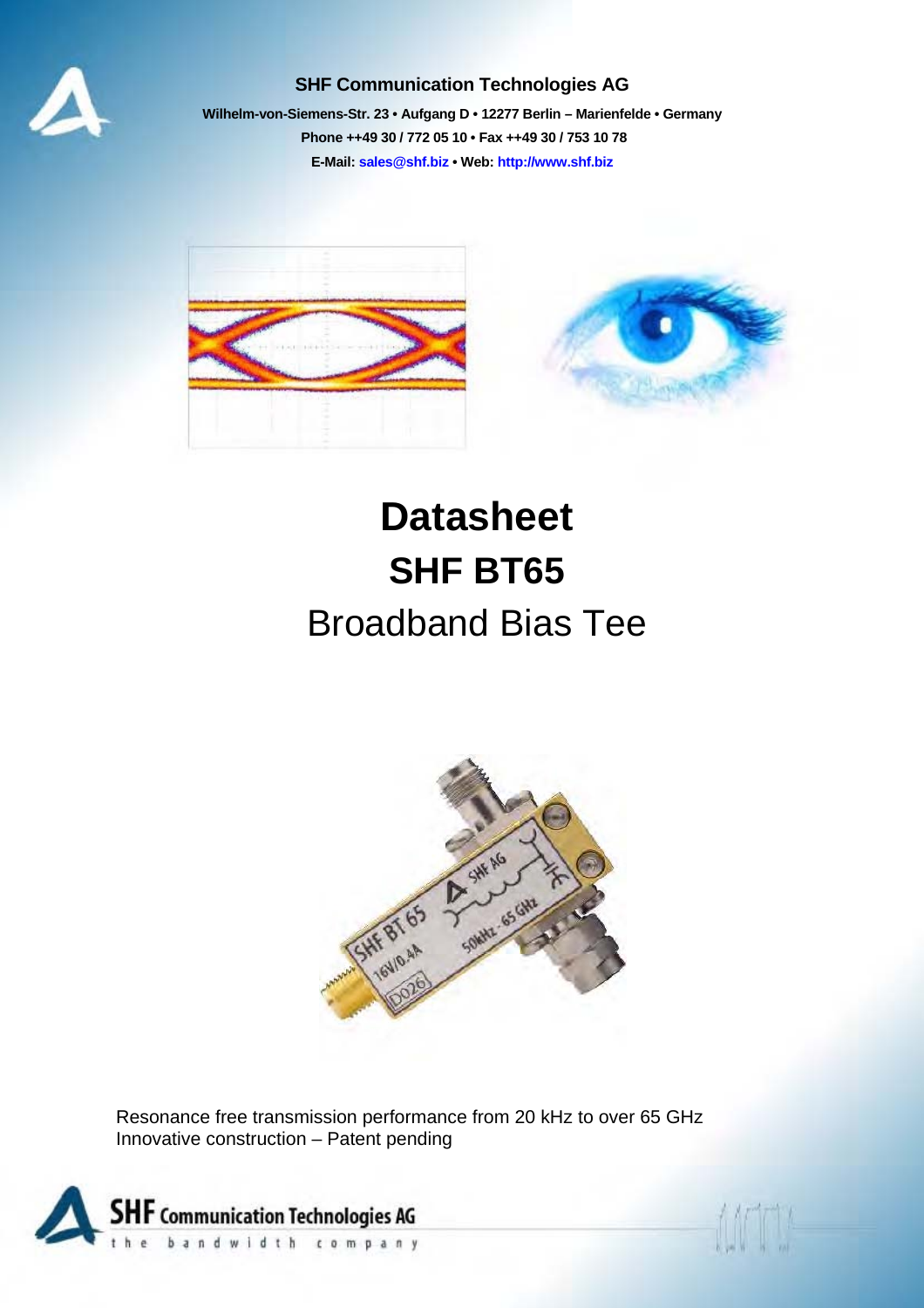

# **Specifications – SHF BT65**

| <b>Parameter</b>          | <b>Symbol</b>     | <b>Unit</b>     | <b>Min</b> | <b>Typ</b> | <b>Max</b> | <b>Conditions</b>    |
|---------------------------|-------------------|-----------------|------------|------------|------------|----------------------|
| High frequency 3 dB point | $f_{HIGH}$        | GHz             | 65         |            |            |                      |
| Low frequency 3 dB point  | $f_{LOW}$         | kHz             |            |            | 50         | at 0.4 A             |
| <b>Insertion loss</b>     | $S_{21}$          | dB              |            |            | 1.5        | $<$ 60 GHz           |
| Input return loss         | $S_{11}$          | dB              |            |            | $-17$      | >40 MHz <15 GHz      |
|                           |                   |                 |            |            | $-15$      | <30 GHz              |
|                           |                   |                 |            | $-10$      | -9         | $<$ 65 GHz           |
| <b>Isolation</b>          |                   | dB              |            |            | -40        |                      |
| Maximum input power       | $P_{max}$         | d <sub>Bm</sub> |            |            | 30         |                      |
| Rise time/Fall time       | $t_r/t_f$         | ps              |            |            | 5          | 1090%                |
| Bias voltage              | V <sub>bias</sub> | V               |            |            | 16         | 0.4A                 |
| Input connector           |                   |                 |            |            |            | $V(1.85 \text{ mm})$ |
| Output connector          |                   |                 |            |            |            | $V(1.85$ mm)         |
| <b>Dimensions</b>         |                   | mm              |            |            |            | 40x13x12.6           |

## **Insertion loss**



SHF reserves the right to change specifications and design without notice – SHF BT65 – Rev. 1.23 – 17/NOV/2003 Page 2/6

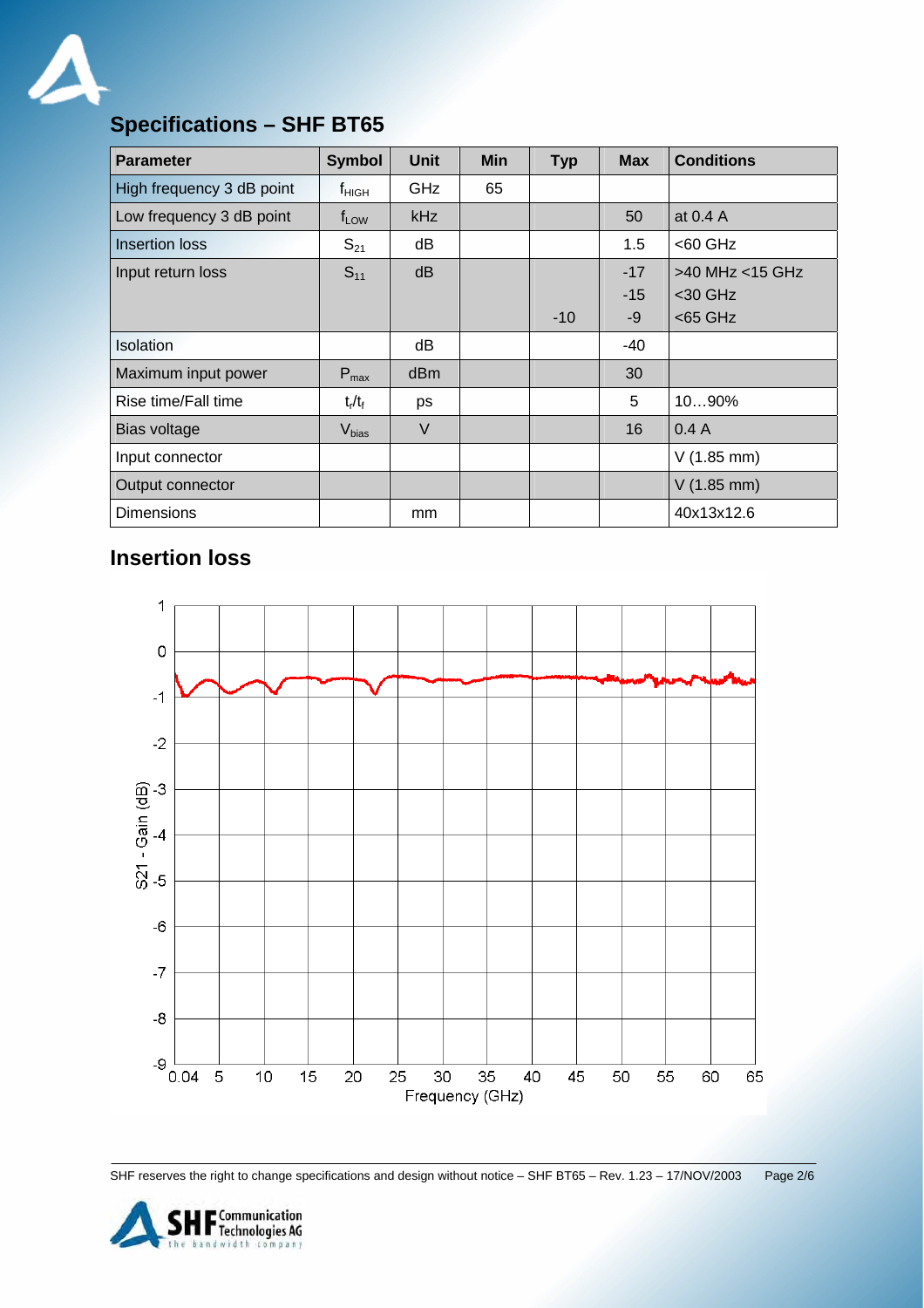



**Input return loss**



## **Group delay and phase response**



Aperture of group delay measurement: 100MHz

SHF reserves the right to change specifications and design without notice – SHF BT65 – Rev. 1.23 – 17/NOV/2003 Page 3/6

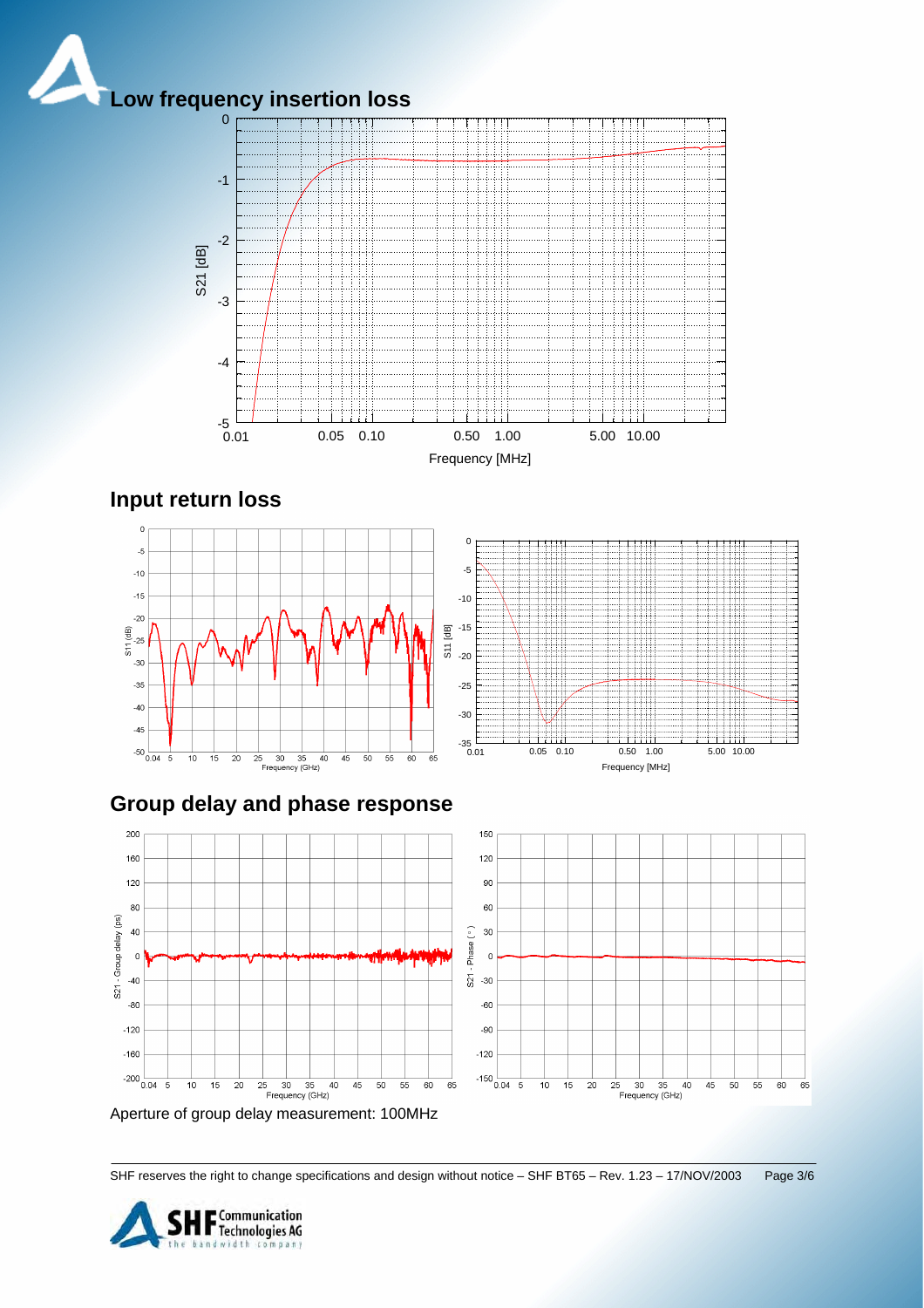

The performance of the bias tee can be measured up to 110GHz. The data is supplied on a floppy disk in .s2p format. Measured with Agilent 8510XF and 1mm  $\rightarrow$  V adaptors on input and output of bias tee. The data presented contain the contributions due to the adaptors.



**Insertion loss** 

The spike at ~71GHz is due to moding of the V connectors.

**Input return loss** 



SHF reserves the right to change specifications and design without notice – SHF BT65 – Rev. 1.23 – 17/NOV/2003 Page 4/6

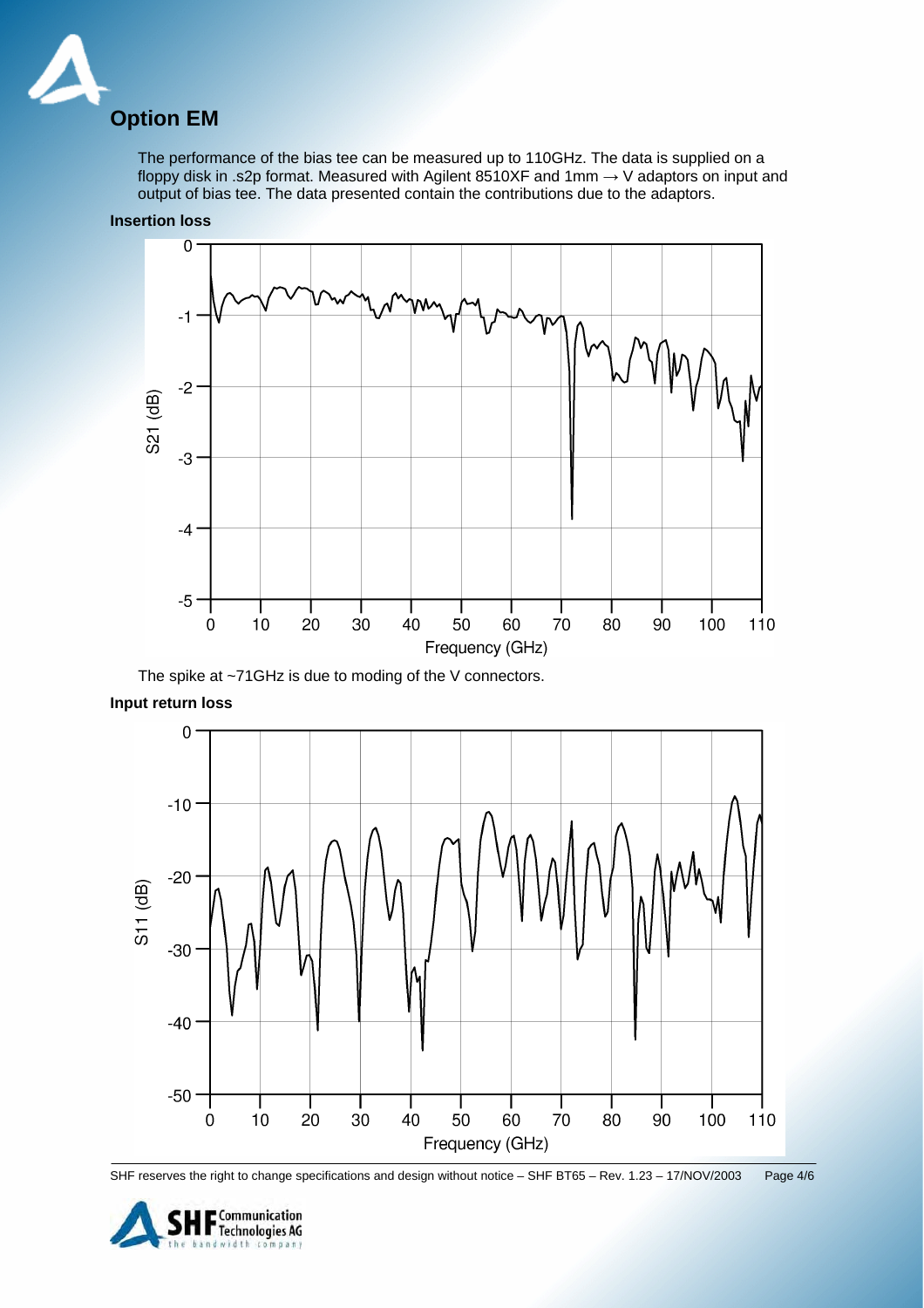

### **Eye diagrams at 2.5 Gbps**

**Input signal** generated by SHF BPG 44 Opt. LJ NRZ, PRBS 2<sup>23</sup> -1, measured with Digital Communications Analyzer Agilent 86100B / 83484A

50 cm Sucoflex 102EA + 3 dB V-Gold attenuator between the generator and the sampling head input

**Output signal** measured with Digital Communications Analyzer Agilent 86100B / 83484A

50 cm Sucoflex 102EA between the generator and the bias tee

3 dB V-Gold attenuator before the sampling head input



Input signal and the contract of the Contract of Cutput signal and Output signal

### **Eye diagrams at 44 Gbps**

Measurement conditions as above



SHF reserves the right to change specifications and design without notice – SHF BT65 – Rev. 1.23 – 17/NOV/2003 Page 5/6